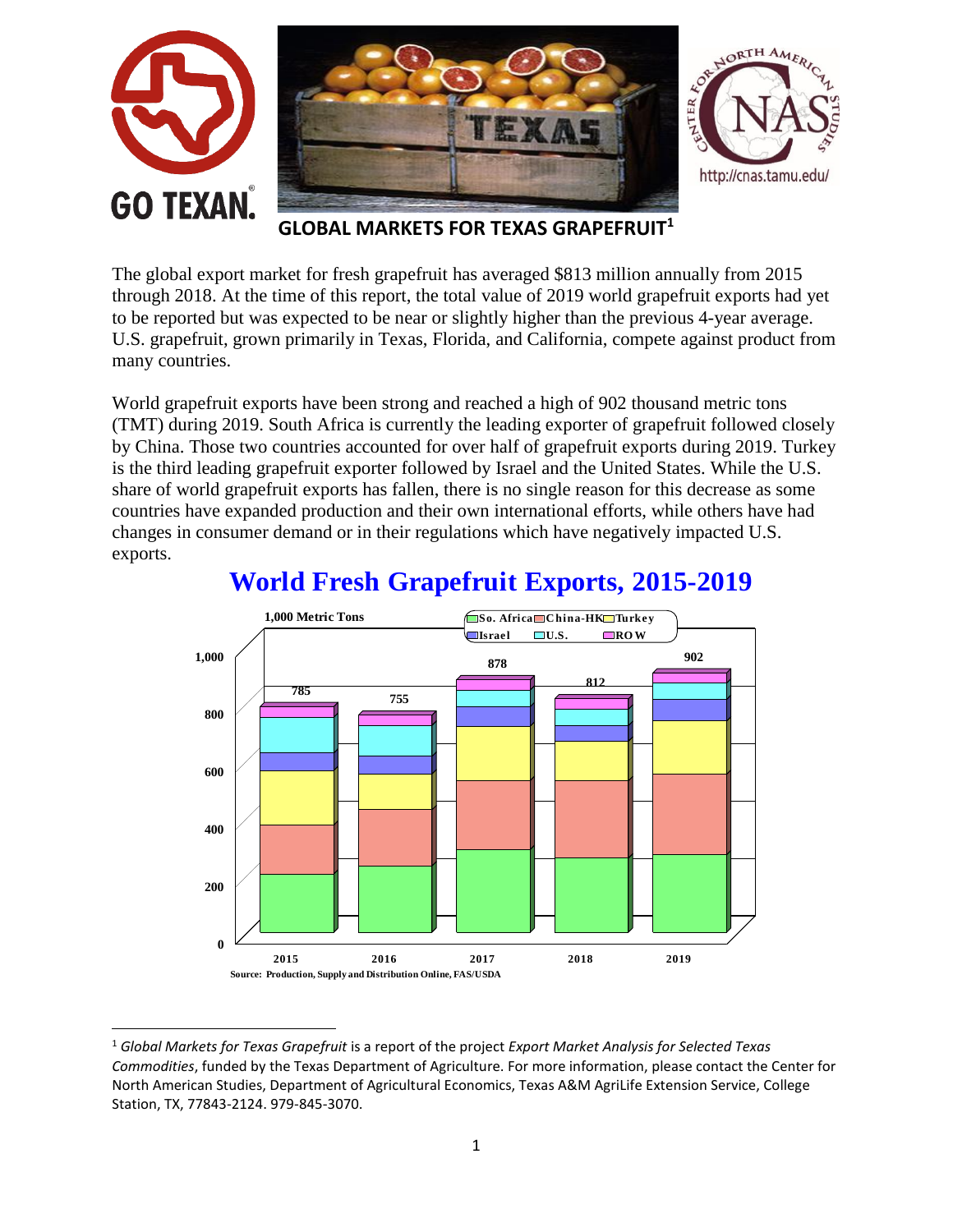The leading importers of grapefruit include the European Union (EU), whose countries account for nearly half of all fresh grapefruit imports of 767 TMT. While that is about 15 percent lower than reported exports, it is believed the difference is due to trade among EU members was not reported in the import data. Other major import markets include Russia, China including Hong Kong (China-HK), Japan, and Canada.



# **World Fresh Grapefruit Imports, 2015-2019**

As will be illustrated below, major U.S. grapefruit export markets include the EU, Japan and Canada. Each of these markets will be discussed in greater detail as will South Korea, another important market for U.S. grapefruit. The last market discussed will be China-HK as it is a large market which is dominated by other grapefruit exporters but is more similar to other U.S. markets in culture than Russia is, and the shipping distance is similar to Japan and South Korea.

> The leading importers of grapefruit include the European Union (EU), which accounts for nearly half of all fresh grapefruit imports of 767 TMT.

### **U.S. Grapefruit Exports**

U.S. grapefruit exports have declined over the past five years. There are various reasons for this downward trend, but the reasons are market specific. For instance, the EU recently instituted new maximum residue levels (MRLs) for agricultural chemicals on fresh produce imports which impacted U.S. exports while South Korea is concerned about Mexfly, which is present in the United States, particularly south Texas. While 2019 grapefruit exports of 58.0 TMT and valued at \$70.2 million was slightly above 2018 exports, grapefruit exports are down significantly from 2015. Important foreign markets for U.S. grapefruit during 2019 include Canada (15.7 TMT), Japan (15.6 TMT), the EU (13.6 TMT), and South Korea (10.0 TMT). All of these markets have dropped since 2015; however, the Canadian and Korean markets both grew slightly during 2019 as compared to the previous year.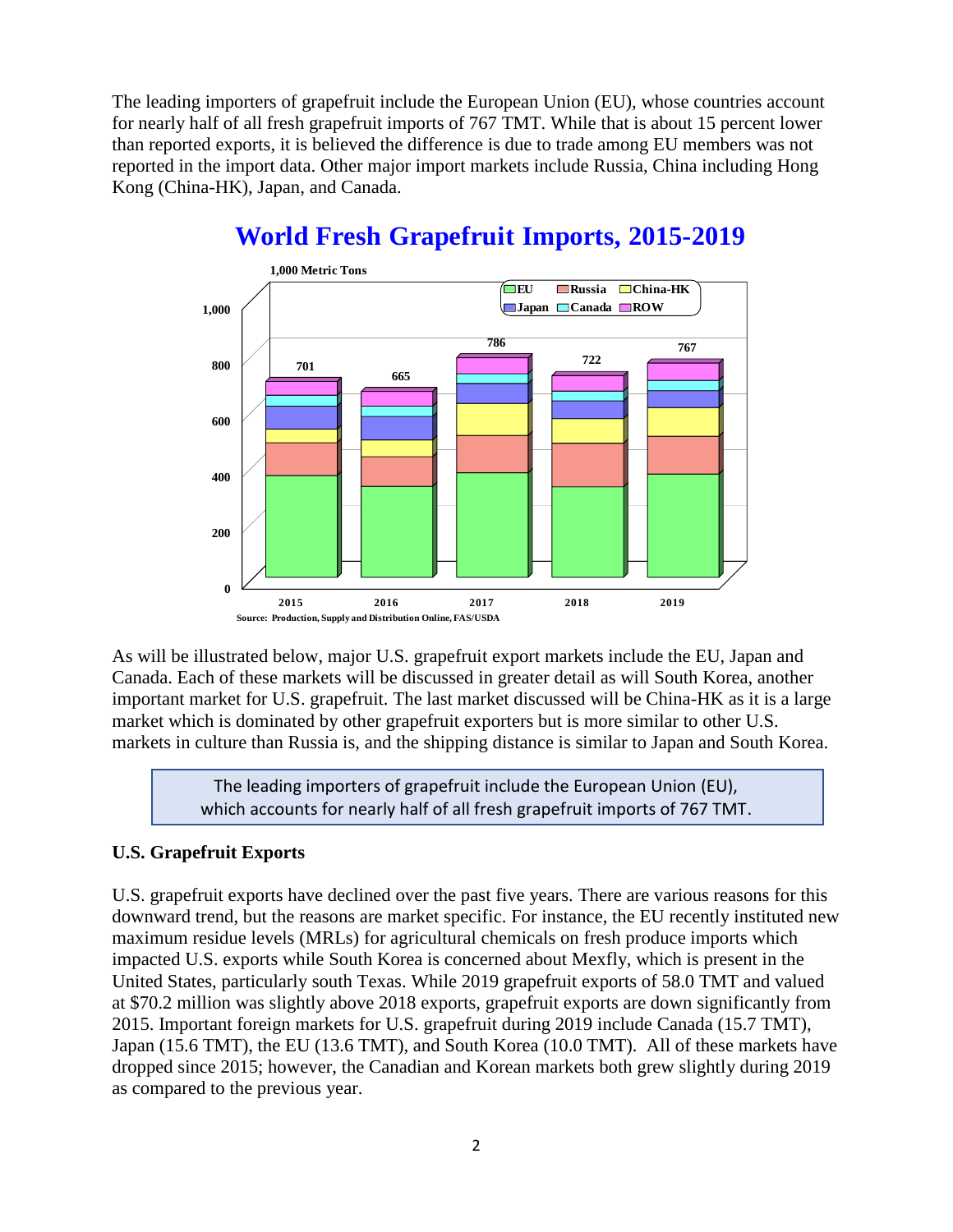### **U.S. Fresh Grapefruit Exports, 2015-2019**



U.S. grapefruit exports have declined over the past five years. The reasons for this downward trend are market specific; however, the Canadian and Korean markets both grew slightly during 2019 as compared to the previous year

### **U.S. Fresh Grapefruit Exports by Port, 2019**



**Source: Global Ag Trading System, FAS/USDA and WISERTrade**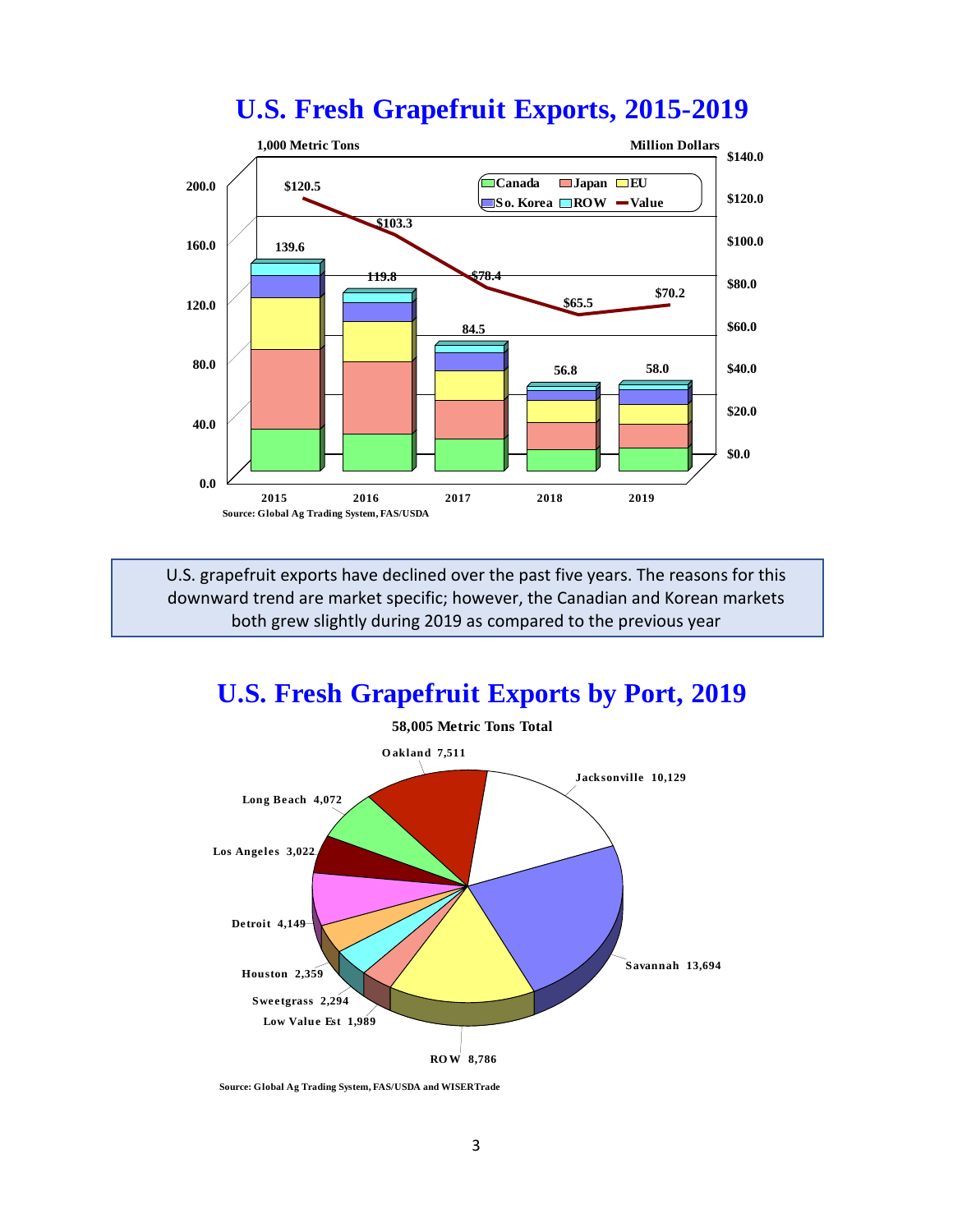As U.S. grapefruit are shipped to a wide variety of foreign markets, a wide variety of ports are utilized. The Port of Savannah is the largest port for U.S. grapefruit exports, shipping mainly to EU members and South Korea. The Port of Jacksonville is next with the vast majority of their exports being shipped to Japan. The Ports of Oakland, Long Beach, and Los Angeles each ship the majority of their grapefruit shipment to Japan or South Korea. The Ports to Detroit and Sweetgrass, Montana, are land ports with their grapefruit shipments all destined for Canada, as are the Low Value Exports, which is the estimated volume of gift boxes and other shipments valued at \$250 or less. *The Port of Houston is the 7th rank port for U.S. grapefruits and most of the grapefruit that leaves Houston are shipped to EU countries.*

Most U.S. grapefruit exports are from California and Florida, but Texas fresh grapefruit exports have grown from 9,807 metric tons (MT) in marketing year (MY) 2014 to 12,348 MT during MY2018 before dropping the past two years. Texas grapefruit exports mainly go to Canada by truck to the provinces of Saskatchewan, Alberta, Quebec, Ontario and British Colombia. The EU is the next leading market for Texas grapefruit, with most shipped to France, Germany, and The Netherlands likely out of the Port of Houston. During the last marketing year, new EU restrictions impacted Texas grapefruit exports to that market.

|          | $\cdots$                    |          |         |          |          |          |         |
|----------|-----------------------------|----------|---------|----------|----------|----------|---------|
|          | Marketing Year November-May |          |         |          |          |          |         |
|          | 13/14                       | 14/15    | 15/16   | 16/17    | 17/18    | 18/19    | 19/20   |
| Canada   | 7,352.9                     | 7,772.6  | 7,741.3 | 8,046.1  | 5,472.4  | 5,506.2  | 4,204.0 |
| EU       | 1,643.3                     | 2,107.5  | 1,826.7 | 3,228.9  | 6,373.3  | 4,836.4  | 170.2   |
| Japan    | 424.1                       | 482.2    | 312.1   | 907.0    | 411.6    | 114.3    | 155.2   |
| China/HK | 300.6                       | 0.0      | 0.0     | 19.4     | 61.7     | 0.0      | 0.0     |
| Other    | 86.2                        | 25.5     | 77.7    | 6.5      | 28.7     | 22.9     | 0.0     |
| Total    | 9.807.2                     | 10,387.7 | 9,957.8 | 12,207.9 | 12,347.8 | 10,479.7 | 4,529.4 |

#### **Texas Grapefruit Exports, MT**

Source: Texas Valley Citrus Committee

U.S. grapefruit exports require a phytosanitary certificate (PC). Most markets require only a PC with the state and county of origin listed. However, some countries have additional requirements such as fumigation requirements due to the presence of certain pests or, in the case of the EU, stricter MRL requirements. A PC can be obtained by contacting the USDA Animal and Plant Health Inspection Service (APHIS). Contact information for the APHIS in Texas may be found at: https://www.aphis.usda.gov/aphis/ourfocus/planthealth/sa\_export/sa\_ecs/texas.

### **U.S. Grapefruit Exports to Canada**

Canada is now the largest export market for U.S. fresh grapefruit. Following years of declining sales, U.S. grapefruit exports increased to 15.7 TMT valued at \$15.4 million in 2019. Canada also imports grapefruit from South Africa, China and Israel. Canada imported a total of 33.8 TMT of grapefruit valued at \$32.8 million; thus, U.S. grapefruit capture about 45 percent of the Canadian import market. While U.S. grapefruit still dominates the Canadian import market for grapefruit, U.S. market share has fallen in recent years, down from 67 percent in 2015. South Africa, China and Israel grapefruit have an increased presence in the Canadian market. South African grapefruit market share in Canada has grown slighlty to capture 21 percent, while China's market share has nearly doubled to 16 percent and Israel's has tripled to 7.4 percent.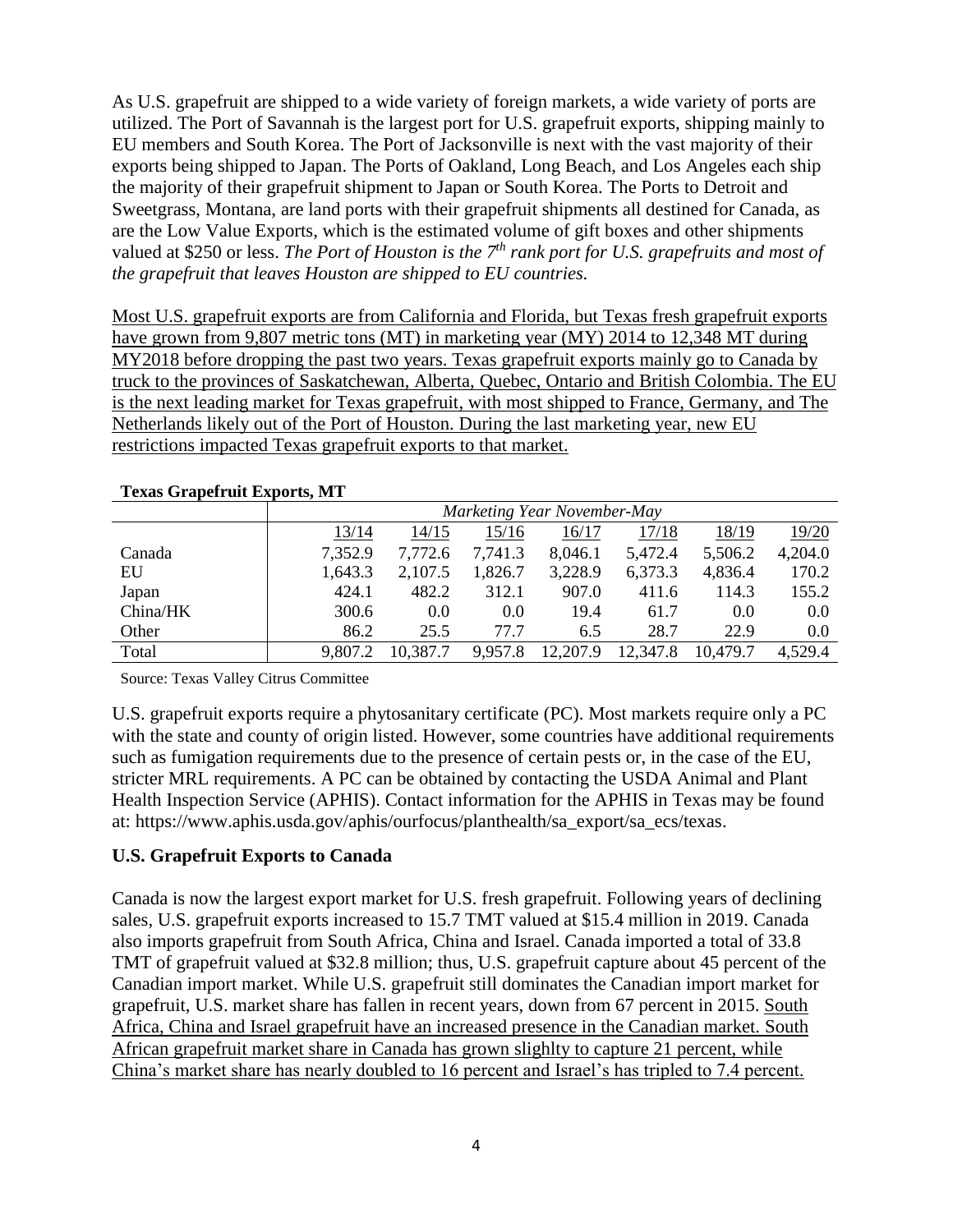Under the U.S.-Mexico-Canada Agreement (USMCA), which recently replaced NAFTA, Canadian tariffs on U.S. grapefruit are set at zero percent. In fact, as Canada is not a producer of grapefruit, they have set the Most Favored Nation tariff at zero percent, which means any grapefruit from a country that is a member of the World Trade Organization have no additional tariffs applied to them upon entry into Canada. As all exporters of grapefruit to Canada are WTO members, then no grapefruit imported by Canada are subject to a tariff.



### **Canada Fresh Grapefruit Imports, 2015-2019**

Canada is the largest foreign market for Texas grapefruit, a rank it has held every year except MY2018 when the EU was the largest market. This long-time market relationship is both cultural and practical as our shared geography provides a fairly straightforward truck transportation to main destinations within Canada. If the EU's new MRL restrictions persist, Texas grapefruit shippers may find it advantageous to attempt to expand their presence in the Canadian market.

Though much smaller, the Canadian market is similar to the U.S. market, with a relatively wealthy population and several major cities such as Toronto, Montreal, Vancouver, and Calgary to which shipments would be targeted. One item to remember is that Canada is bilingual, so marketing, including labels and box markings, would need to be done in both English and French.

### **U.S. Grapefruit Exports to Japan**

Japan is the second largest export market for U.S. fresh grapefruit following numerous years of being the leading market. U.S. grapefruit exports decreased to 15.6 TMT valued at \$21.5 million. Japan also imports grapefruit from South Africa and Israel. Japan imported 63.9 TMT of grapefruit valued at \$76.9 million; thus, U.S. grapefruit capture about 25 percent of the Japanese import market. While U.S. grapefruit still has a large share of the Japanese import market, U.S. exports have fallen in recent years, and Israel grapefruit has an increased presence in the market.

**Source: Statistics Canada Data from WISERTrade**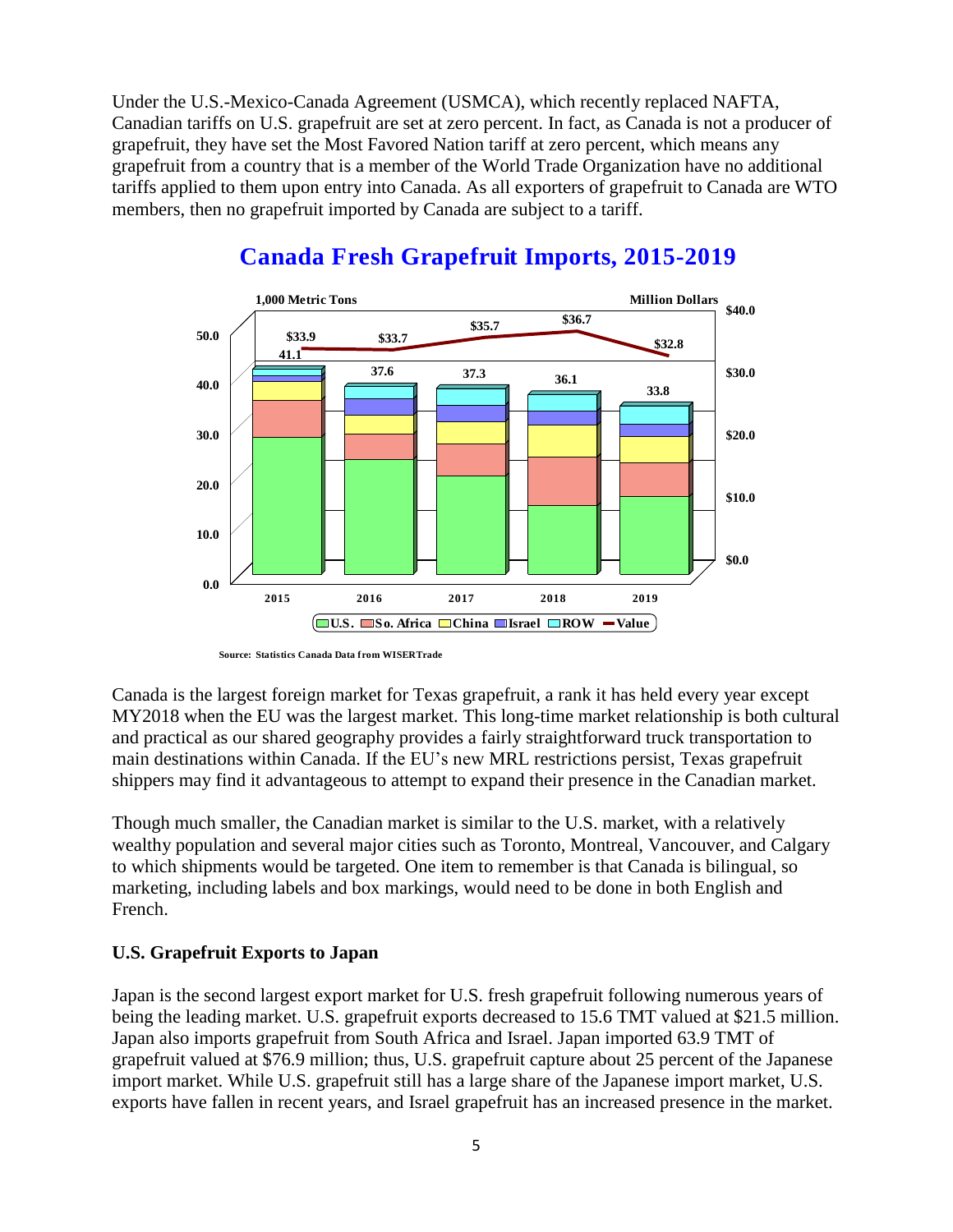

# **Japan Fresh Grapefruit Imports, 2015-2019**

**Source: Japanese Ministry of Finance Data from WISERTrade**

Japan is a high value market as consumers there have an income high enough to purchase more expensive, higher quality product. As it costs the same amount to ship higher quality fruit as it does to ship lower quality fruit, most markets in which the market has the income prefer to purchase higher quality product. For comparison purposes, the unit value of U.S. grapefruit exported to Japan is \$1.38/kg, or \$0.63/lb. whereas grapefruit exported to Canada is \$0.98/kg, or \$0.45/lb.

Texas grapefruit are exported to Japan, peaking at 907 metric tons (MT) during MY2016/17. U.S. grapefruit faces a 10 percent ad valorem tariff upon entering Japan; that is, the importer must pay a tax of 10 percent of the landed value to the Japanese customs agency. This puts downward pressure on the price the Japanese importer is willing to pay, but as noted, the Japanese consumer is often willing to pay the extra amount to purchase what they want. In a recently negotiated trade agreement between the United States and Japan, grapefruit was not included but will be addressed in the next round. However, Mexico, who has had an agreement with Japan for 15 years, faces no tariffs on grapefruit and they are aggressively trying to enter the Japanese market as a lower-cost supplier of grapefruit.

The Japanese market is similar the U.S. market in that they have a significant sized population, with purchasing power and several major cities, including Tokyo, the largest city in the world with 37 million people, and Osaka with 19 million. Of course, Japanese being spoken is just one of many cultural differences between the United States and Japan, so familiarity with the market is an important part of successfully exporting to Japan. Finally, Japan is very far away, making proper climate-controlled multimodal transportation a very crucial component of exporting grapefruit to Japan.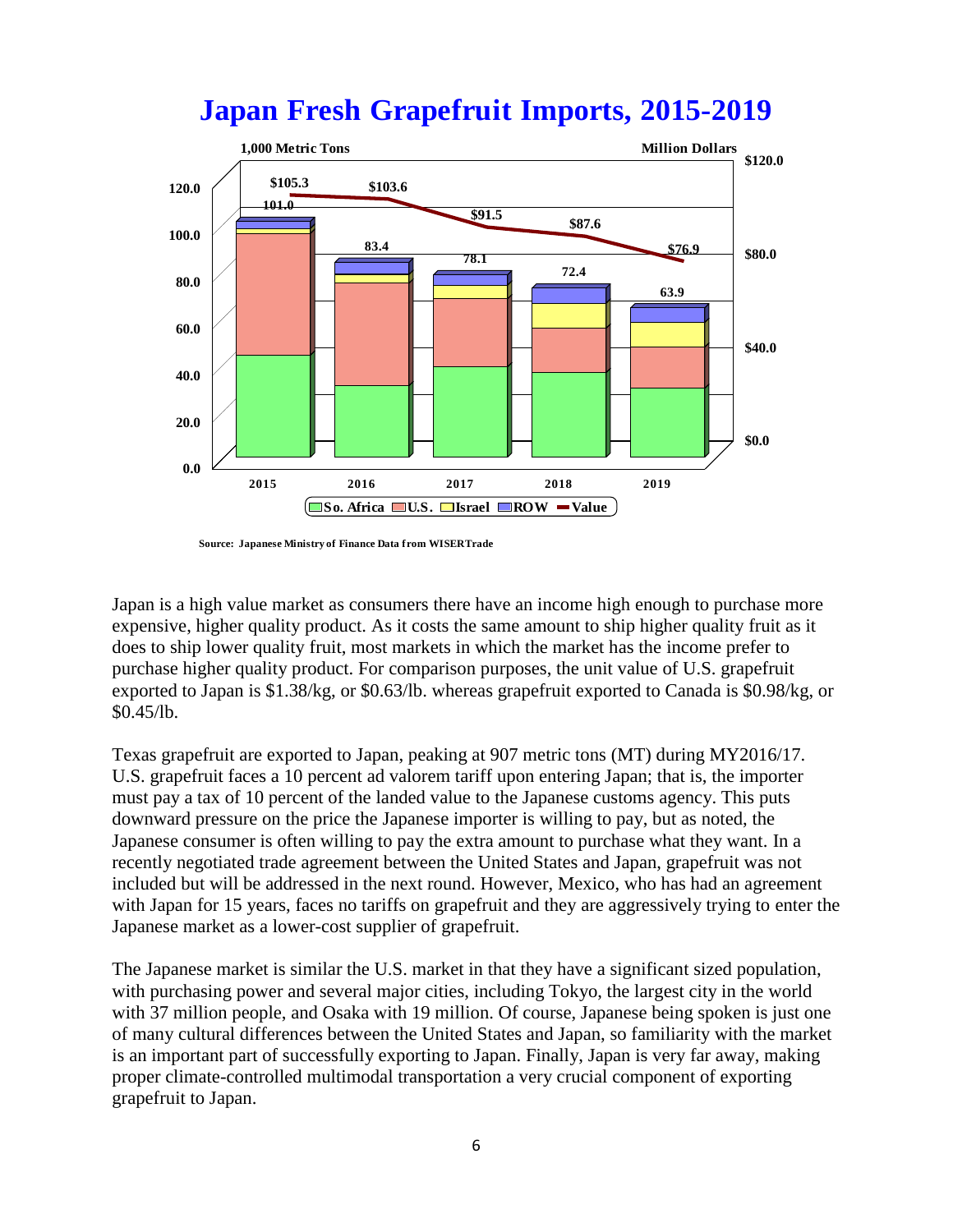### **U.S. Grapefruit Exports to the European Union**

The EU is the third largest export market for U.S. fresh grapefruit following years of being the second leading market. During 2019, U.S. grapefruit exports decreased to 13.4 TMT valued at \$17.4 million, down from 35.0 TMT valued at \$28.3 million in 2015. The EU also imports grapefruit from China, South Africa, Turkey and Israel, with typically all having larger market shares than U.S. grapefruit. They imported 328.1 TMT of grapefruit valued at \$290.4 million; thus, U.S. grapefruit capture about four percent of EU import market volume and six percent of the value. China has recently taken over the top spot for grapefruit exports to the EU.



# **EU Fresh Grapefruit Imports, 2015-2019**

**Source: Eurostat Data from WISERTrade**

Even though EU consumer income is high, the EU is a lower value market for grapefruit as they also produce substantial quantities of grapefruit, particularly in Spain and Cyprus. For comparison purposes, the unit value of U.S. grapefruit exported to EU is \$0.89/kg, or \$0.40/lb., much lower than Japan and slightly lower than Canada. However, the unit value of U.S. grapefruit imported from the EU is \$1.28/kg, or \$0.58/lb., much higher than the overall average.

Texas grapefruit are exported to the EU, and for many years it was a very strong market for Texas product, peaking at nearly a 6,373 MT during MY2017/18. Texas grapefruit exports to the EU flow mainly to France, Germany and the Netherlands. France and the Netherlands are the two biggest EU markets for U.S. grapefruit as well. However, during the 2019/20 marketing year, Texas grapefruit exports to the EU dropped to 325 MT. Industry representatives have reported that the main reason for decreased exports is new EU regulations focused on maximum residue levels (MRL) for agricultural chemicals. These new MRLs are difficult for Texas grapefruit exporters to maintain as the EU requires treatments for various citrus diseases and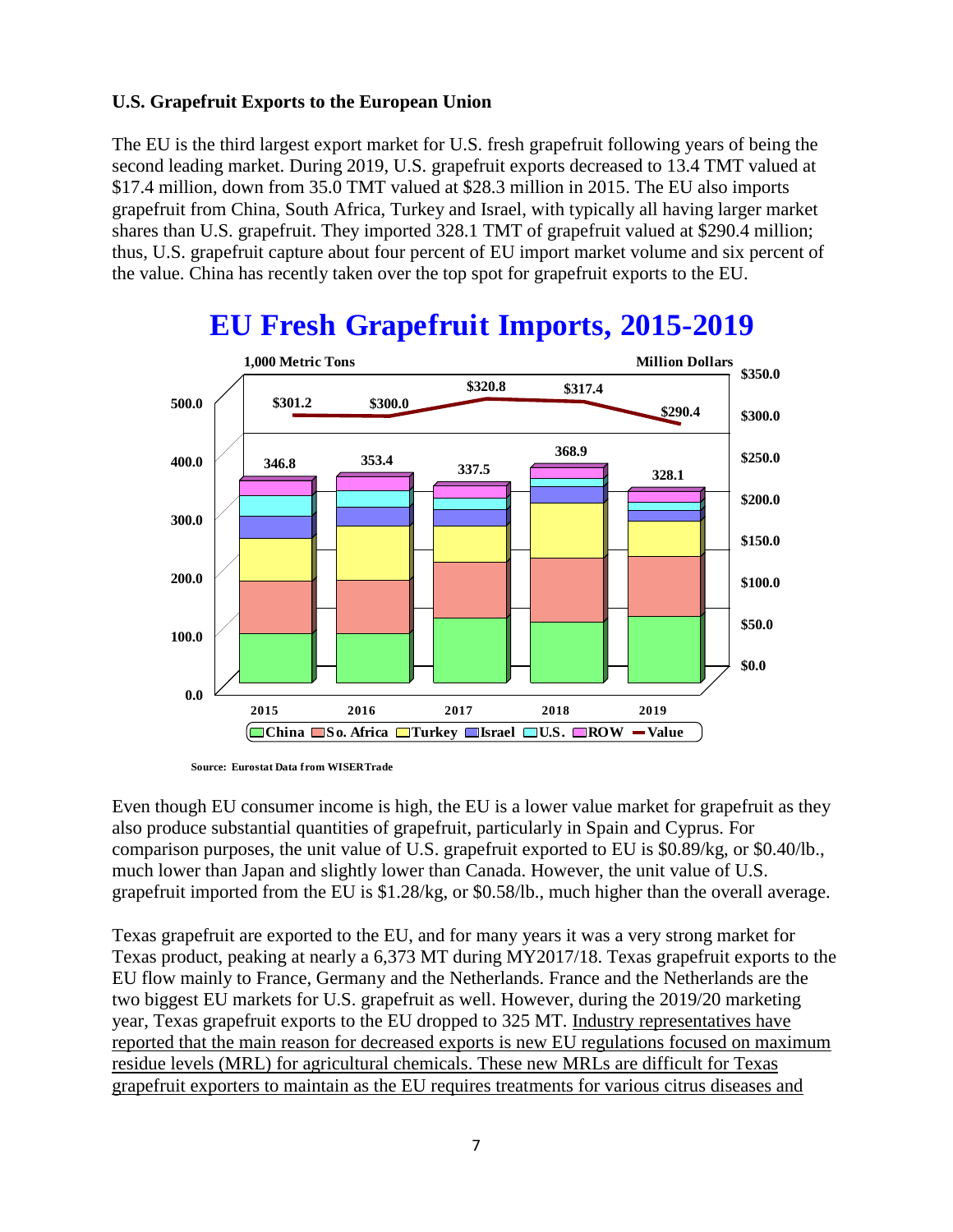pests including canker, black spot, and fruit flies. EU tariffs on U.S. grapefruit vary by time of year but are relatively low – 1.5 percent from November through April, which includes the bulk of the Texas production season, and 2.4 percent from May through October.

The EU market is similar to the U.S. market in that they have a significant sized population, with purchasing power and several major cities, including Paris, Rome, Berlin, London, and Amsterdam. Further, once a product enters the EU market, it generally can freely move anywhere within the EU. However, with 28 countries currently in the EU, and 27 languages other than English spoken in the EU, and each country having their own unique culture, learning about particular target market within the EU is extremely important. Please note that at the beginning of 2021, the United Kingdom is scheduled to exit the EU, and that is the one English speaking country in the market. Finally, while the EU is not as far away as Japan, it is far enough away so that proper climate-controlled multimodal transportation is a very crucial component of exporting grapefruit to the EU.

### **U.S. Grapefruit Exports to South Korea**

South Korea is the fourth largest export market for U.S. fresh grapefruit, a position it has held for many years. During 2019, U.S. grapefruit exports decreased to 10.0 TMT valued at \$13.3 million, down from 14.6 TMT valued at \$14.7 million in 2015. South Korea also imports grapefruit from South Africa and Israel, and U.S. grapefruit often has the largest market share as they did in 2019. South Korea imported a total of 17.8 TMT of grapefruit valued at \$25.9 million; thus, U.S. grapefruit captured just over half of the Korean grapefruit import market during 2019.



### **South Korea Fresh Grapefruit Imports, 2015-2019**

**Source: UN Data from GATS, FAS/USDA**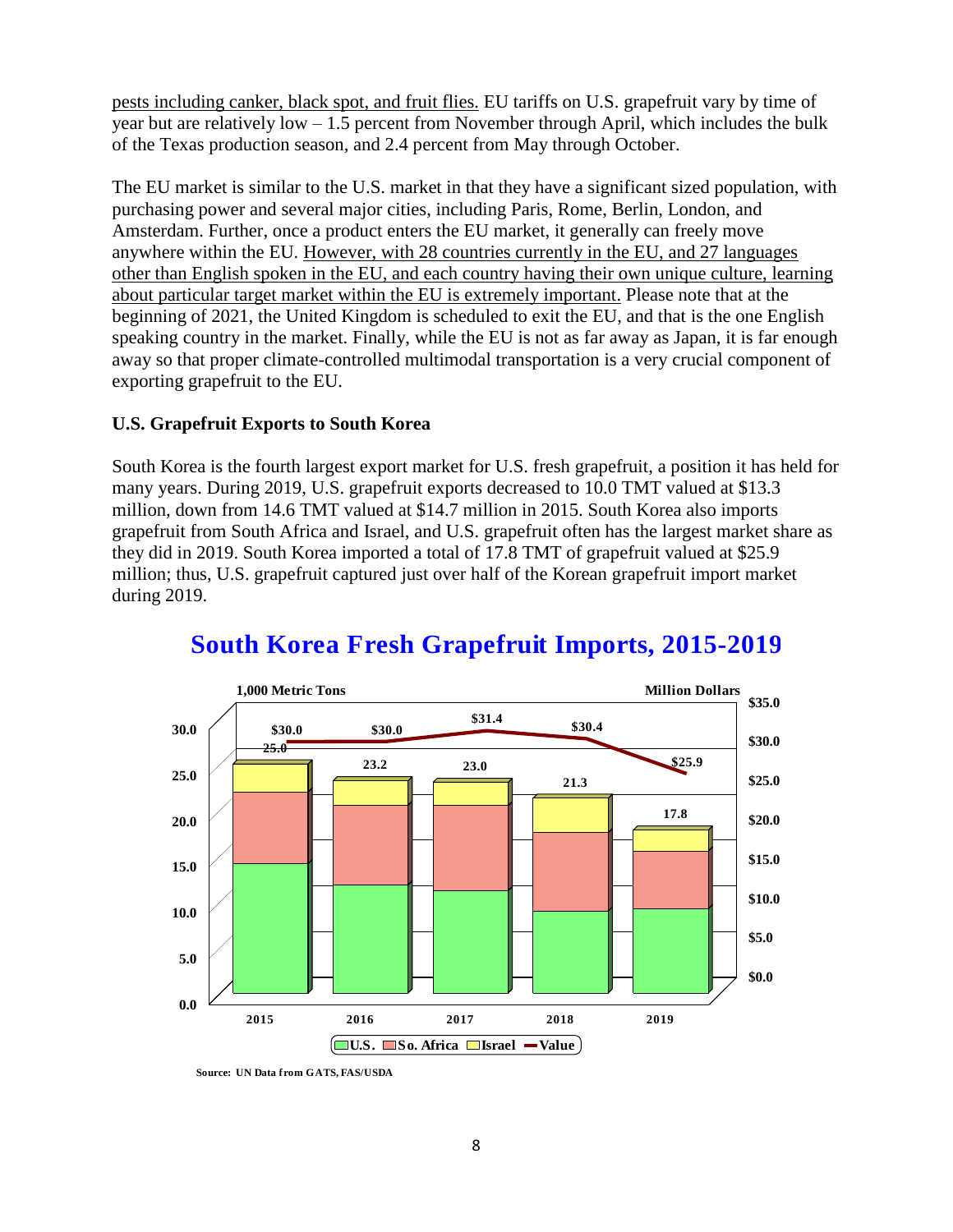South Korea is a high value market as consumers there have an income high enough to purchase more expensive, higher quality product. And just as with shipping grapefruit to Japan, since it costs the same amount to ship higher quality fruit as it does to ship lower quality fruit, most markets in which the market has the income prefer to purchase higher quality product. For comparison purposes, the unit value of U.S. grapefruit exported to South Korea is \$1.33 kg, or \$0.60/lb., very similar to exports to Japan.

Very few Texas grapefruit are exported to South Korea, with only two 40-pound cartons being shipped there during MY2014/2015. The reason is that almost all of the Texas grapefruit production area in the Lower Rio Grande Valley are quarantine for grapefruit shipments to South Korea due to Mexfly. If Texas grapefruit were to regain access to the South Korean market, they would gain access to a high value market while facing no restrictions regarding quantities or tariffs, unlike other citrus.

The South Korean market is similar the U.S. market in that they have a significant sized population, with purchasing power and several major cities, including Seoul and Busan, the major port. Korean is spoken by all but many in South Korea also speak English as it is widely taught in elementary and secondary schools. There are, however, many cultural differences between the United States and South Korea, so familiarity with the market is an important part of successfully exporting to there. Finally, South Korea is far away, making proper climatecontrolled multimodal transportation a crucial component of exporting grapefruit to South Korea.

### **The Chinese Market for Grapefruit Exports**

An important global market for grapefruit exports in which the United States has minimal participation is China, which includes Hong Kong. China is the world's third leading importer of grapefruit and the second leading exporter, so they are very involved in the global grapefruit sector. U.S. grapefruit exports also do not have a significant share in Russia, the second leading global market, but China was chosen to discuss due to their similarities to the Japanese and South Korean markets. Aside from China and Russia, other major markets that import grapefruit primarily from countries other than the United States are the Ukraine and Switzerland.

During 2018, the latest year for which data are available, China imported 114.4 TMT of grapefruit valued at \$121.4 million, resulting in a landed unit value of \$1.06/kg, or \$0.48/lb. South African grapefruit exports dominate the Chinese import market, in large part to their ability to ship grapefruit at a \$0.98/kg (\$0.44/lb.) unit value. By contrast, unit values for the next three largest suppliers, all of which combined do not equal the South African share, fall in a range between \$1.32-\$1.54/kg, or \$0.60-\$0.70/lb. The unit value for the small amount of U.S. grapefruit exported to China is even higher.

China could develop into an attractive market for U.S. grapefruit. While U.S. citrus exports were not included in the recent Phase One trade agreement between the United States and China, the fact that both countries desire to negotiate a better trading relationship is encouraging. Therefore, retaliatory tariffs imposed by China in April 2018 and again in February 2020 during the recent trade war have resulted in U.S. grapefruit facing a 57 percent tariff while competitors face a 12 percent tariff. This disadvantage could be eliminated as negotiations continue. Further, U.S. exporters regularly ship higher-valued grapefruit to Japan and South Korea, indicating the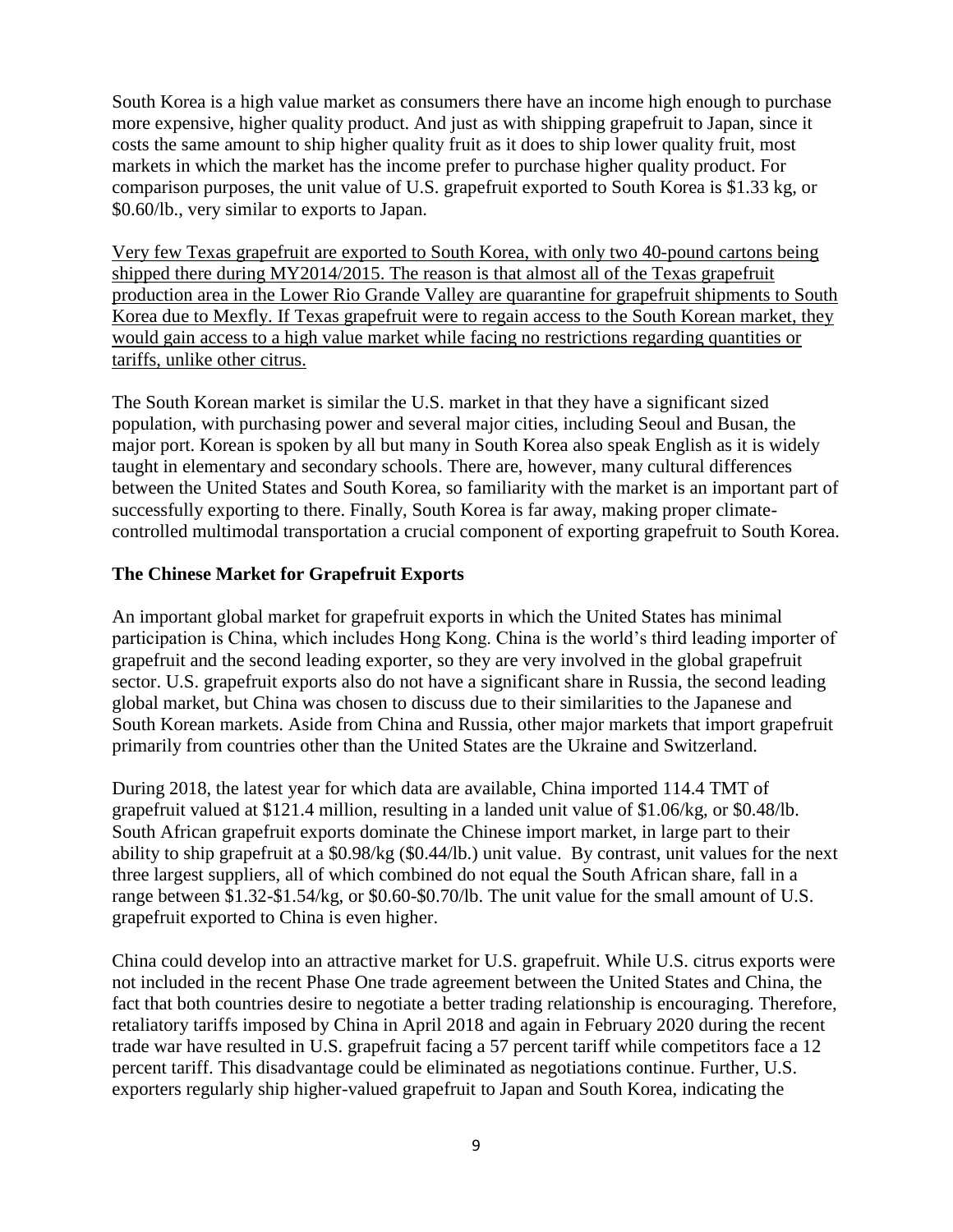

# **China Fresh Grapefruit Imports, 2015-2018**

distance is not a deterrent. The key will be if U.S. exporters can return to pre-trade war tariff levels and have the ability to export product to China at a lower unit value.

Some parts of the Chinese market are familiar with Texas product as Texas grapefruit was exported to China during MY13/14, MY16/17, and MY17/18. Further, as long as grapefruit shipments to China are certified in accordance with the requirements listed in the APHIS *Citrus Workplan–Texas*, then a very large grapefruit consuming market could become more available to Texas grapefruit exporters.

Finally, in conversations with the USDA Foreign Agricultural Service Agricultural Trade Office in located in Guangzhou, China, there several reasons that U.S. grapefruit have a smaller presence in China. Reasons include some already mentioned such as the *higher price and growing unit values of U.S. grapefruit compared to competitors like South Africa*; *lack of advantage in texture and taste compared to competitors*; *lack of branding similar to South African fruits*; *fewer Chinese traders being aware of U.S. grapefruit due to the lack of in-country representation*; and *seasonality of U.S. grapefruit being similar to China resulting U.S. grapefruit competing with Chinese domestic production of pomelos*. Further, *some Chinese traders believe that U.S. exporters are less proactive as South African exporters in pushing exports to Chinese market*. If Texas grapefruit exporters are able to find a way to overcome these issues, they may find a good market in China.

#### **Conclusions**

Numerous strong current U.S. grapefruit export markets and one market that is not as strong have been discussed. All of these markets offer opportunities and challenges to exporters of